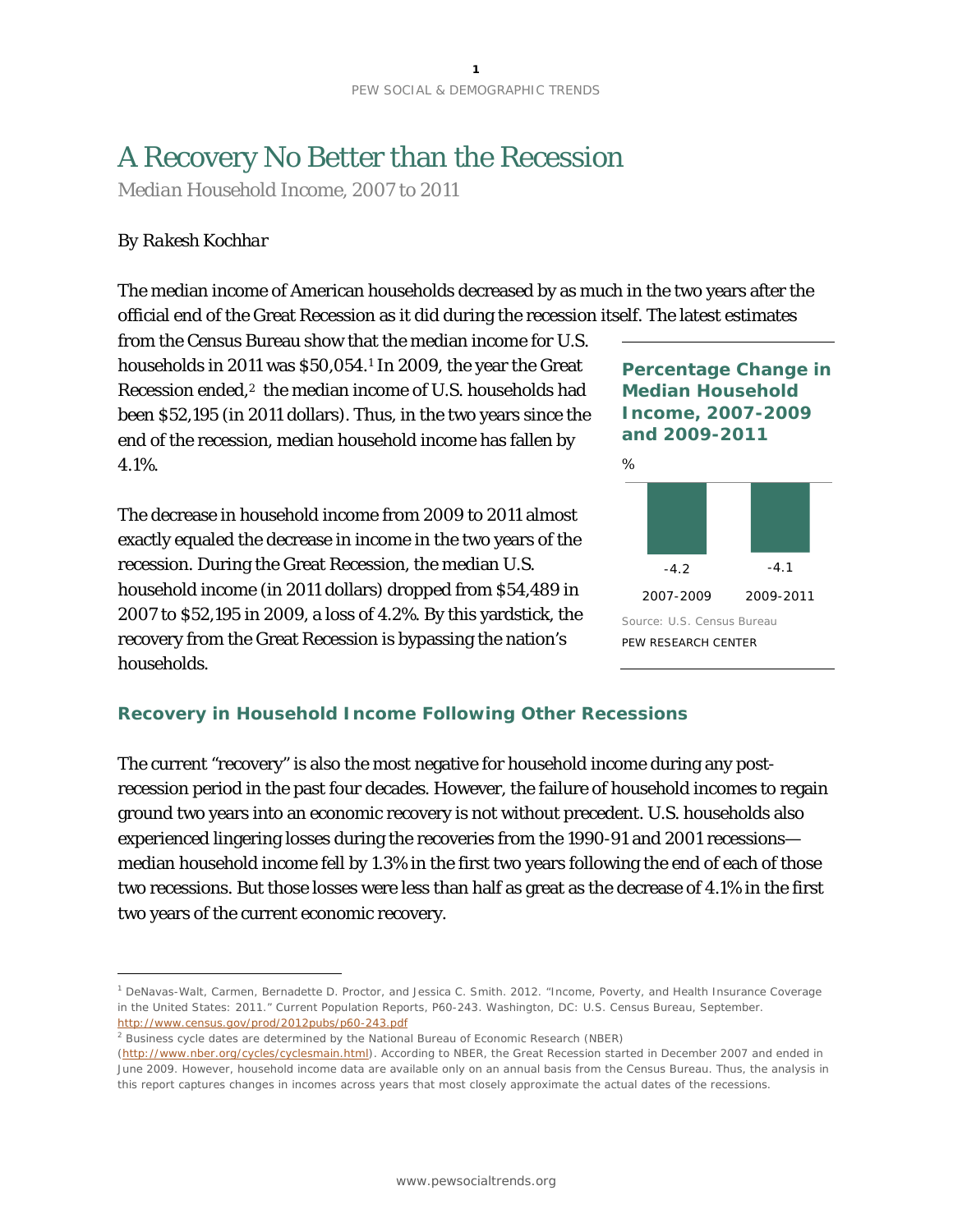The nation also experienced prolonged recessions from 1973 to 1975 and 1980 to 1982[3](#page-1-0) but household incomes fell by 5.7% in the 1973-75 recession but rose 2.3% in the first two years of the recovery. Similarly, the median income fell by 5.0% in the 1980-82 recession but increased 2.4% in the first two years of the recovery. began to recover immediately thereafter. The median household income

# **More than a Decade of Losses in Household Income**

The continuing decline in household income means that 12 years have now passed without the median exceeding a previous peak. Estimates of household income from the Census Bureau are available starting from 1967. The highest level recorded for median household income since that year is \$54,932 in 1999 (inflation adjusted to 2011 dollars). That was the end result of a record-long economic expansion in the 1990s.

The recession in 2001 triggered a significant decline in household income through 2004. As the recovery strengthened, the median household income in 2007—\$54,489—stood at a level that was approximately the same as in

 $\overline{a}$ 

### **Percentage Changes in Median Household Income Due to Recessions and in the First Two Years of Recoveries, 1973-2009**



Notes: Changes in median household incomes due to recessions are computed for the following periods: 1973-1975, 1979-1982, 1989-1991, 2000-2001 and 2007- 2009. Changes in median household income during recoveries are computed for the following periods: 1975-1977, 1982-1984, 1991-1993, 2001-2003 and 2009-2011.

Source: U.S. Census Bureau

PEW RESEARCH CENTER

#### **Median Household Income, 1990-2011**



<span id="page-1-0"></span><sup>3</sup> The period from 1980 to 1982 encompasses two recessions, the first from January 1980 to July 1980 and the second from July 1981 to November 1982. Those back-to-back episodes are counted as one recession for the analysis in this report.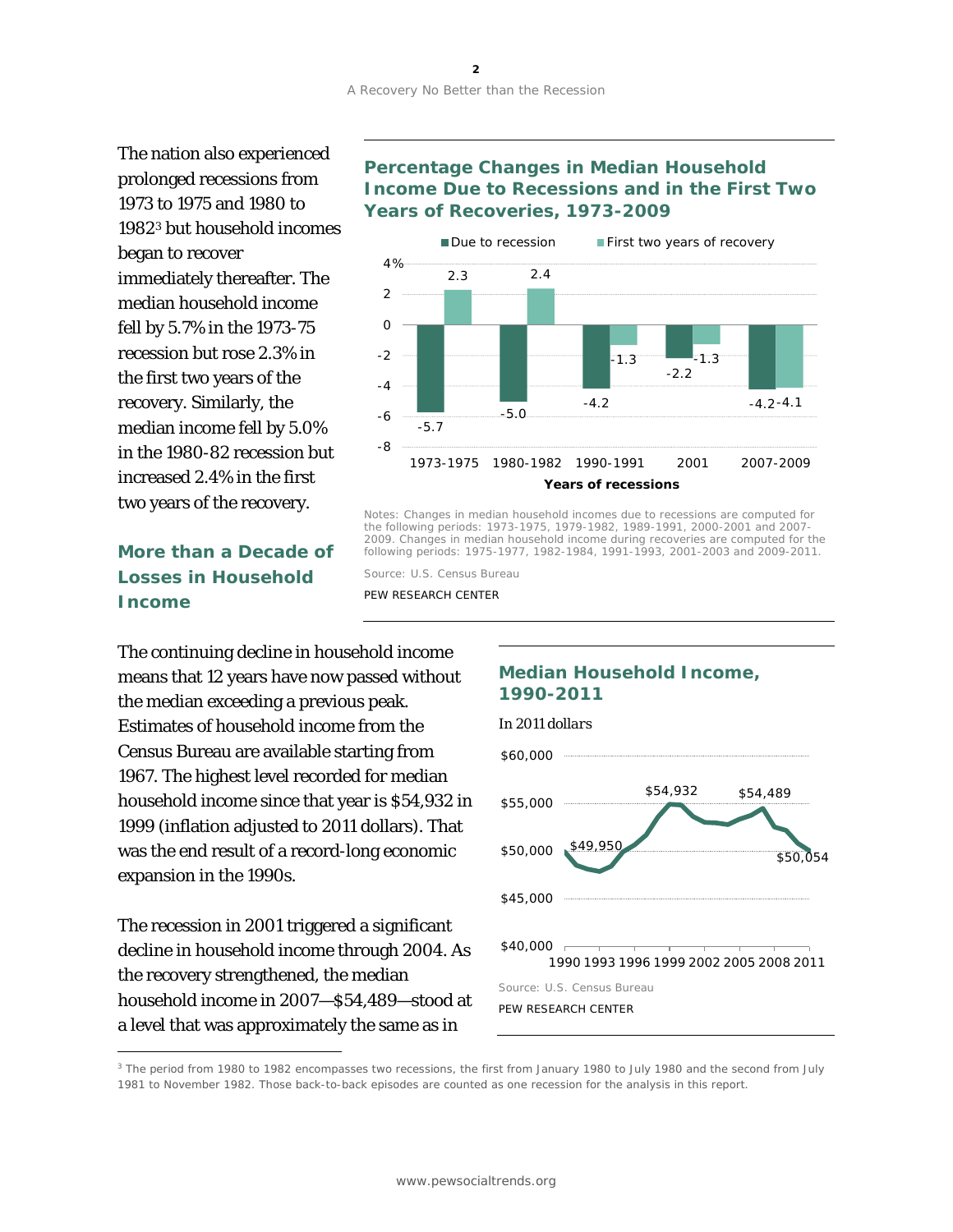1999. However, the plunge caused by the Great Recession was swift and rapid. The median income in 2011—\$50,054—was 8.9% less than its level in 1999.[4](#page-2-0)

### **Other Indicators of the Wellbeing of U.S. Households**

The lackluster results on household income are symptomatic of broader struggles in the economic well-being of U.S. households. As noted in the latest Census Bureau report, the poverty rate has also risen in the two years since the end of the Great Recession, from 14.3% in 2009 to 15.0% in 2011. The rate in 2007 was 12.5%.

Another financial burden on households is the nosedive in their wealth (value of assets owned minus outstanding value of debt) due to the recession. The latest available estimates from the Board of Governors of the Federal Reserve System show that median household wealth fell from \$131,016 in 2007 to \$79,431 in 2010, a loss of 39%.[5](#page-2-1)

The malaise in income, poverty and wealth in part reflects the weak performance of the U.S. labor market. The share of families with at least one unemployed member nearly doubled during the Great Recession and remains at a high level. In 2007, 6.3% of the nation's families had at least one unemployed member. That share jumped to 12.0% in 2009 and declined modestly to 11.5% in 2011.[6](#page-2-2)

At the more personal level, the unemployment rate increased from 4.6% in 2007 to 9.3% in 2009 and only edged down to 8.9% in 2011. Not only does unemployment remain high, those who are unemployed remain without work for long periods of time. The median number of weeks people are unemployed climbed sharply from 8.5 in 2007 to 15.1 in 2009 and then elevated further to 21.4 in 2011.[7](#page-2-3)

1

<span id="page-2-0"></span><sup>4</sup> Long-run trends in household income are affected by changes in household size. The average size of a U.S. household has fallen from 3.2 in 1970 to 2.5 in 2011. Almost all the decline occurred in the 1970s, a decade in which average household size fell from 3.2 to 2.7. Household size from 2000 to 2011 was virtually unchanged, inching down from 2.6 to 2.5. Additional details on this issue are contained in Pew Research Center Social & Demographic Trends project. 2012. "The Lost Decade of the Middle Class: Fewer, Poorer, Gloomier." Washington, DC: August. [http://www.pewsocialtrends.org/2012/08/22/the-lost-decade-of-the-middle](http://www.pewsocialtrends.org/2012/08/22/the-lost-decade-of-the-middle-class/)[class/](http://www.pewsocialtrends.org/2012/08/22/the-lost-decade-of-the-middle-class/)

<span id="page-2-1"></span><sup>5</sup> Wealth estimates are expressed in 2011 dollars. See Bricker, Jesse, Arthur B. Kennickell, Kevin B. Moore, and John Sabelhaus. 2012. "Changes in U.S. Family Finances from 2007 to 2010: Evidence from the Survey of Consumer Finances." Bulletin 98-2. Washington, DC: Federal Reserve, June[. http://www.federalreserve.gov/pubs/bulletin/2012/PDF/scf12.pdf](http://www.federalreserve.gov/pubs/bulletin/2012/PDF/scf12.pdf)

<span id="page-2-2"></span><sup>6</sup> Bureau of Labor Statistics. 2012. "Employment Characteristics of Families—2011." Washington, DC: April. [http://www.bls.gov/news.release/archives/famee\\_04262012.pdf.](http://www.bls.gov/news.release/archives/famee_04262012.pdf) Bureau of Labor Statistics. 2011. "Employment Characteristics of Families-2010." Washington, DC: March. [http://www.bls.gov/news.release/archives/famee\\_03242011.pdf](http://www.bls.gov/news.release/archives/famee_03242011.pdf)

<span id="page-2-3"></span> $<sup>7</sup>$  Data on the unemployment rate and the duration of unemployment are from the Bureau of Labor Statistics. The latest monthly</sup> estimates for August 2012 show that the unemployment rate was 8.1% and the median duration of unemployment was 18 weeks.